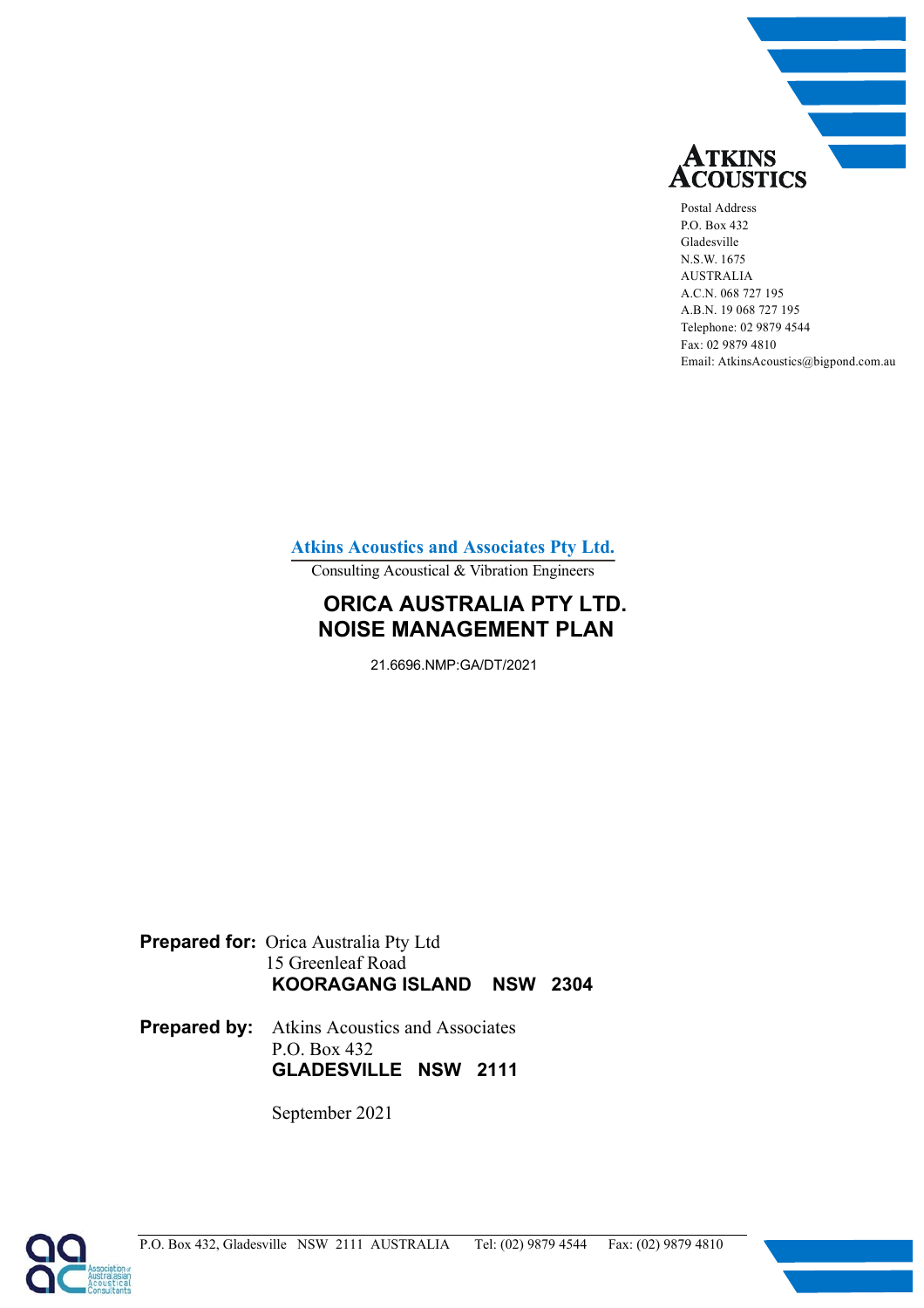$\overline{a}$ 

September 2021

# **CONTENTS**

#### **PAGE**

| 1 <sub>1</sub> |      |  |
|----------------|------|--|
|                | 1.1. |  |
| 2.             |      |  |
|                | 2.1  |  |
| 3.             |      |  |
| 4.             |      |  |
| 5.             |      |  |
|                | 5.1. |  |
|                | 5.2. |  |
|                | 5.3. |  |
|                | 5.4. |  |
|                | 5.5. |  |
| 6.             |      |  |
|                | 6.1. |  |
|                | 6.2. |  |
|                |      |  |
|                |      |  |
|                |      |  |
|                |      |  |
|                |      |  |
|                |      |  |
|                | 6.3. |  |
|                | 6.4. |  |
|                | 6.5. |  |
| 7.             |      |  |
| 8.             |      |  |
|                | 8.1. |  |
|                | 8.2. |  |
|                | 8.3. |  |
|                | 8.4. |  |

## **TABLES**

| Table 2. Revised Baseline Nighttime Noise Measurements for Kooragang Island 8 |  |
|-------------------------------------------------------------------------------|--|
|                                                                               |  |
|                                                                               |  |
| Table 5. Predicted Existing and Projected Noise Contributions (Phase 1)  9    |  |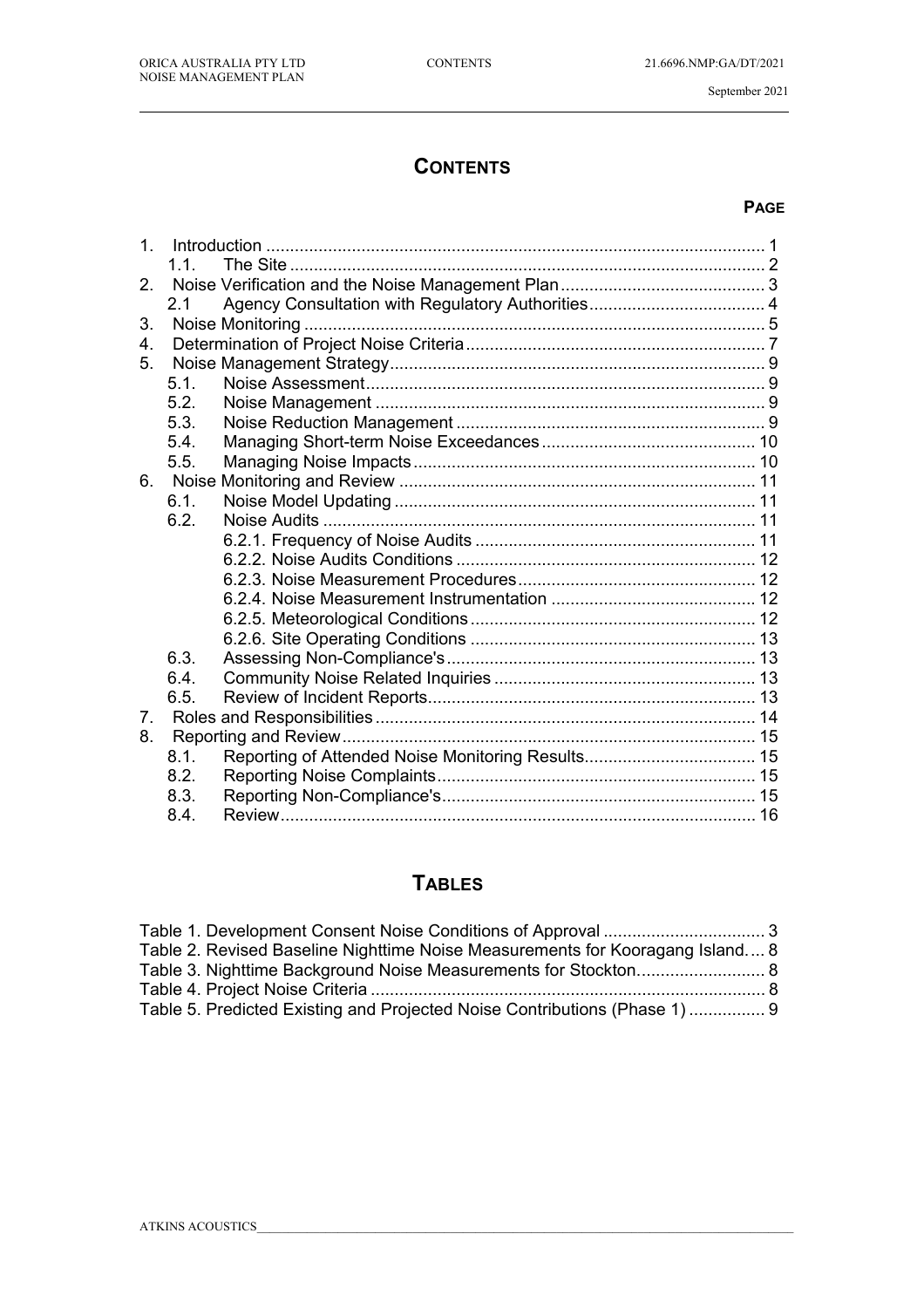# **1. Introduction**

*Orica's* Kooragang Island site is located approximately 3 kilometres north of Newcastle CBD, with the closest residential area in relation to the site being Stockton, approximately 800m to the east of the site, across the North Arm of the Hunter River. Other residential areas are located across the southern arm of the Hunter River, and include Carrington and Mayfield, approximately 1.5 kilometres and 2 kilometres, respectively. The Stockton residential properties were identified as likely to be the most exposed to noise emitted from *Orica.* The *Orica* site currently operates twentyfour (24) hours a day, seven (7) days a week.

The NSW Minister for Planning granted Orica Australia Pty Ltd *(Orica)* approval for the expansion of the ammonium nitrate manufacturing site located on Kooragang Island 1 December 2009 (08\_0129) *(the Approval)*. The expansion *(the Project)*  involves

- The construction and operation of a fourth nitric acid plant (NAP 4) and ammonium nitrate solution plant;
- The construction and operation of an ammonium nitrate prilling plant (ANP3);
- An uprate to the existing Ammonia Plant; and
- An uprate to existing infrastructure including onsite storage, cooling towers, a gas fired boiler, a compressor and electrical systems.

Subsequent modifications to 08 0129 have also been approved for:

- Amendments to the layout of the Site, approved in July 2012; (MOD1)
- Changes to the size and location of the proposed nitric acid storage tank and the addition of ammonia flares, approved in December 2014 (MOD2);
- Administrative modification to increase the allowable annual production limit of ammonia at the site from 360,000t to 385,000t (MOD3), approved in December 2015; and
- Replacement of the existing Nitrates Effluent Pond with an above ground bunded tank (MOD4)

It should be noted that NAP4 and ANP3 have not been constructed

The Department of Planning, Industry and Environment *(Department)* in assessing the merits of the proposal*,* determined that noise generated through the inclusion of additional operating plants and infrastructure, should not increase the noise impacts from the existing operations. To ensure no discernible increase in noise levels at the Stockton residential receivers from *Orica*, the *Department* concluded that any additional noise emitted from *the Project* must achieve a noise contribution at least 10dBA below current noise levels. To support this condition a noise verification program was implemented to determine baseline noise levels and to establish appropriate noise monitoring points. Noise data obtained during the noise verification process was to provide the basis for the Noise Management Plan, as required under Orica's Development Consent. This plan was to be developed prior to the commencement of operations.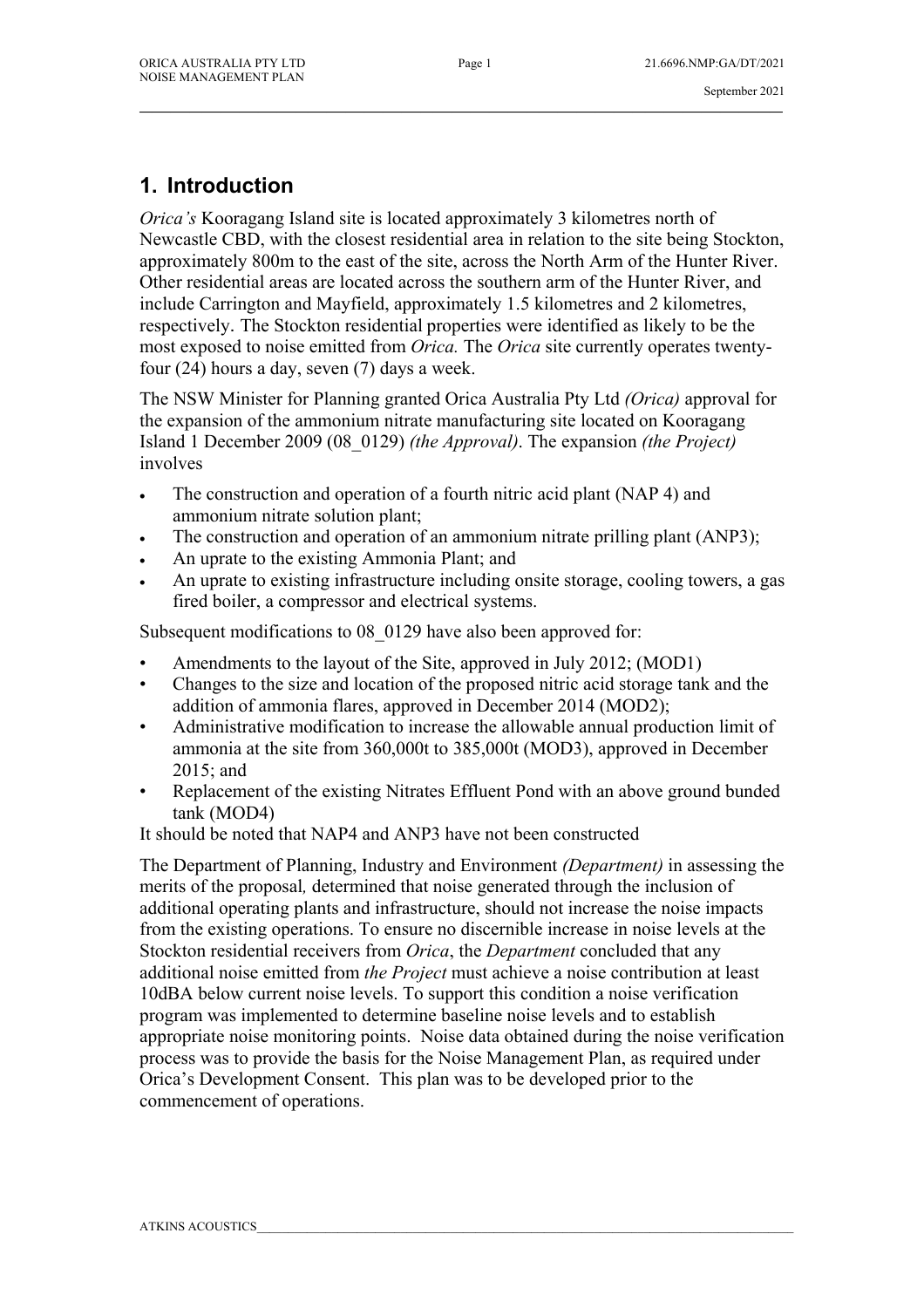#### **1.1. The Site**

Currently Orica's Kooragang Island site manufactures ammonia, nitric acid, and ammonium nitrate in both solution and solid forms. The existing facilities include an ammonia plant, three nitric acid plants (NAP 1, 2 and 3), two ammonium nitrate plants (AN 1 and 2). The site also includes storage and infrastructure services, including compressed air, demineralised water system, steam and cooling water and a liquid ammonia bottling plant.

*The Project* includes;

- the construction and operation of a fourth nitric acid plant (NAP 4) and ammonium nitrate solution plant;
- the construction and operation of an ammonium nitrate prilling plant (ANP3);
- An uprate to the existing Ammonia Plant; and
- An uprate to existing infrastructure including onsite storage, cooling towers, a gas fired boiler, a compressor and electrical systems.

Subsequent modifications to 08 0129 have also been approved for:

- Amendments to the layout of the Site, approved in July 2012; (MOD1)
- Changes to the size and location of the proposed nitric acid storage tank and the addition of ammonia flares, approved in December 2014 (MOD2);
- Administrative modification to increase the allowable annual production limit of ammonia at the site from 360,000t to 385,000t (MOD3), approved in December 2015; and
- Replacement of the existing Nitrates Effluent Pond with an above ground bunded tank (MOD4)

The project is being carried out in multiple phases. The construction, commissioning, and operation also follow this phased approach as outlined in Appendix A.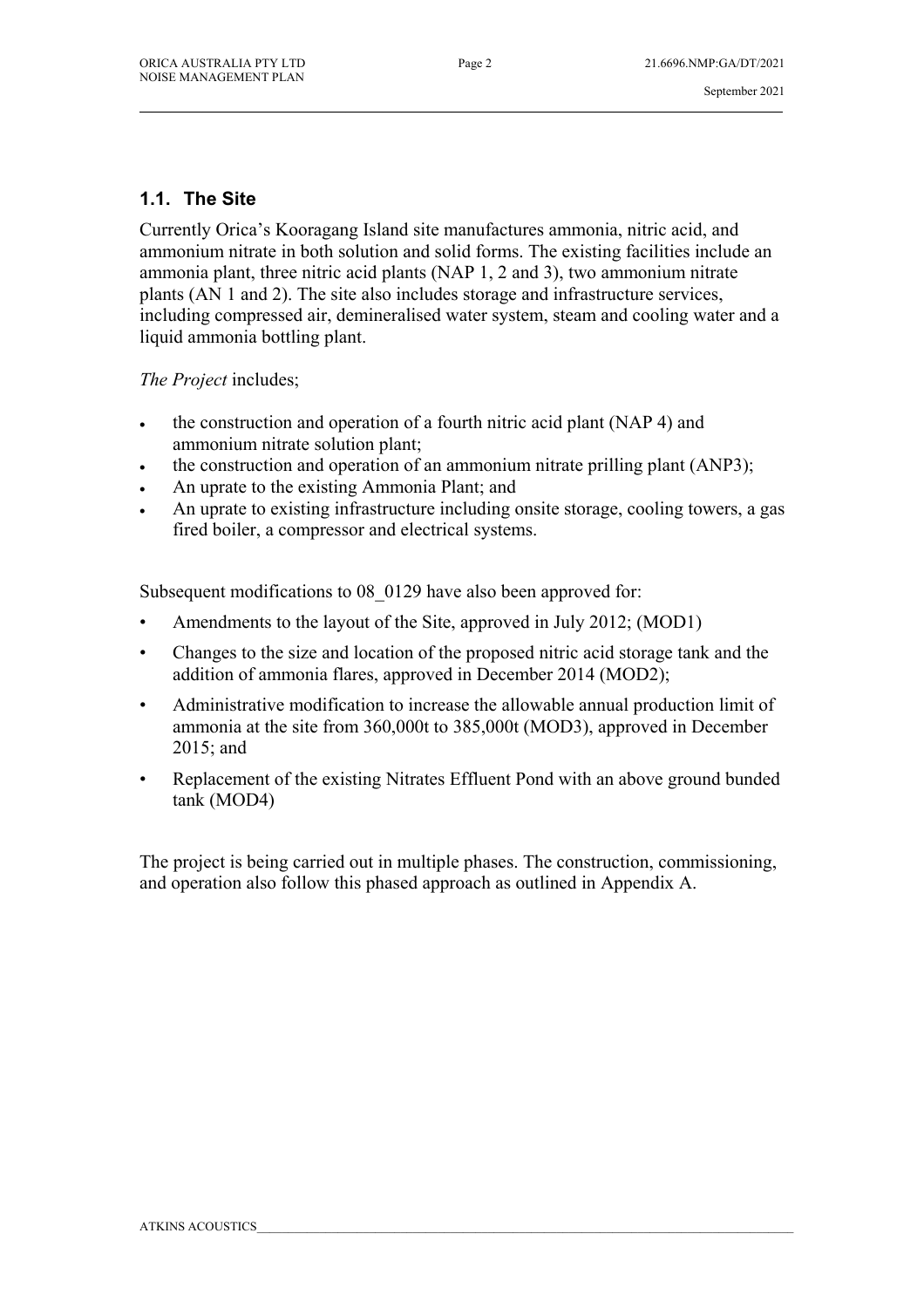# **2. Noise Verification and the Noise Management Plan**

In 2008, Orica undertook a program to assess noise emissions from the Kooragang Island facility. This program involved both onsite and ambient monitoring, and the development of a noise model to predict Orica's contribution to ambient noise levels. Prior to the completion of the site expansion project additional monitoring was undertaken to assist in the determination of the following:

- Confirm the noise emissions from the facility prior to the operation of the first stage of the expansion project;
- Assess the impact of seasonal meteorological conditions on ambient noise levels at local receptors; and
- Establish noise monitoring reference points to act as a baseline for comparison in future compliance monitoring.

The program was undertaken in accordance with the requirements of Orica's Development Condition 30-32 as detailed in *Table 1*.

#### **Table 1. Development Consent Noise Conditions of Approval**

#### **Condition 30:**

The Proponent shall ensure that noise levels from the operation of the Project are at least 10dB(A) below noise levels from Orica's Existing Operations as specified by conditions 31 & 32 below.

#### **Condition 31:**

Prior to the commencement of construction the Proponent shall prepare and implement an Existing Operations Noise Verification Program to the satisfaction of the Director-General. The Program shall:

- **(a)** be undertaken by a suitably qualified and experienced person;
- **(b)** identify future reference points that will be used to demonstrate compliance;
- **(c)** collect new or review existing data, and report on the seasonal background levels for the noise catchment; and
- **(d)** confirm the noise levels from Orica's Existing Operations.
- **3.** *Note: Some construction activities may occur under the Project Approval provided that such activity are not undertaken during the monitoring period or that Orica can demonstrate that the activity would not contribute to the background noise level, to the satisfaction of the Director-General.*

#### **Condition 32:**

Prior to the commencement of operations of the Project, the Proponent shall prepare and implement a Noise Management Plan in consultation with DECCW and to the satisfaction of the Director-General. The Plan shall:

- **(c)** include a detailed monitoring program for reporting on ongoing compliance. The monitoring program shall:
	- outline the proposed receiver sites at Stockton and sites on Kooragang Island that would be monitored;
	- include both attended and unattended noise monitoring;
	- verify that actual noise levels from the Project are consistent with the predictions made in the EA; and
	- verify that noise levels from the Project are 10dB(A) below the noise levels identified in condition 31 for Orica's Existing Operations;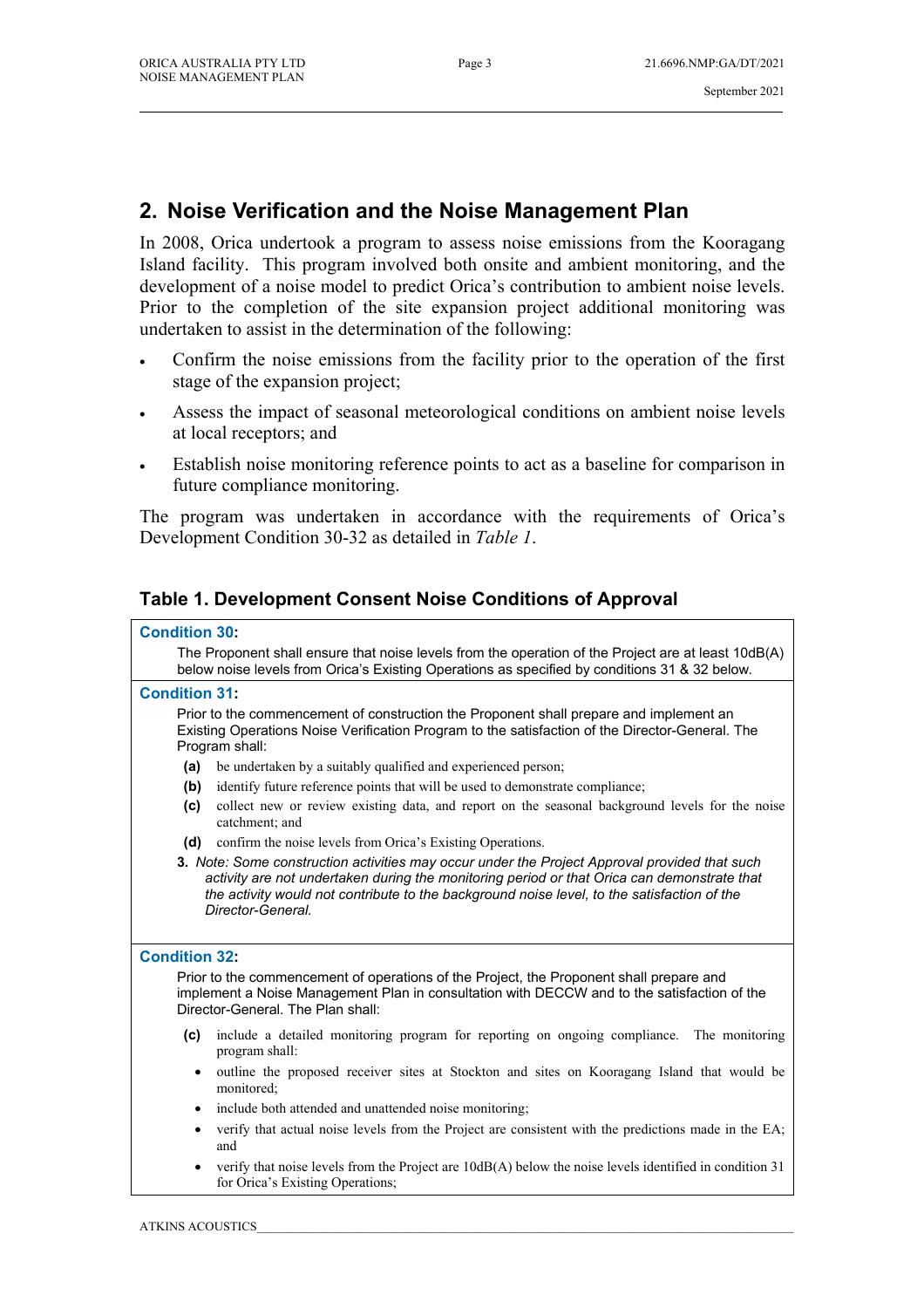This *NMP* addresses requirements as detailed in Condition 32 of Orica's Development Consent in regards to how noise associated with *the Project* will be managed. The *NMP* includes:

\_\_\_\_\_\_\_\_\_\_\_\_\_\_\_\_\_\_\_\_\_\_\_\_\_\_\_\_\_\_\_\_\_\_\_\_\_\_\_\_\_\_\_\_\_\_\_\_\_\_\_\_\_\_\_\_\_\_\_\_\_\_\_\_\_\_\_\_\_\_\_\_\_\_\_\_\_\_\_\_\_\_\_\_\_\_\_\_\_\_\_\_\_\_\_\_\_\_\_\_\_\_\_

- An overview of *the Project* and its phasing;
- Project noise assessment criteria;
- Identification of sensitive noise receptors and assessment monitoring locations;
- Measured and predicted noise levels from existing operations;
- Predicted noise contributions from this phase of *the Project*;
- Compliance monitoring and reporting procedures; and
- Response procedures to address reported noise incidents*.*

The objectives of the *NMP* are to:

- To minimise and control noise from *the Project*;
- Satisfy relevant noise conditions;
- Maintain an effective monitoring program to minimise noise exposure for residents;
- Maintain an effective monitoring program to evaluate trends in environmental noise levels;
- Manage impacts from *Project* generated noise, and
- Implement effective response procedures to address reported noise incidents.

Noise assessment criteria for *the Project* were documented in Schedule 3 'Specific Environmental Conditions' of the *Department* Project Approval (08\_0129) dated 1 December 2009.

#### **2.1 Agency Consultation with Regulatory Authorities**

In consultation since the issuing of the *Projects* Approval conditions EPA (formerly *OEH)* advised *Orica* that they do not review *NMP* documents as their responsibility is to set environmental objectives for environmental management, not to be directly involved in the development of strategies to achieve those objectives. A copy of the original *NMP* was provided to EPA.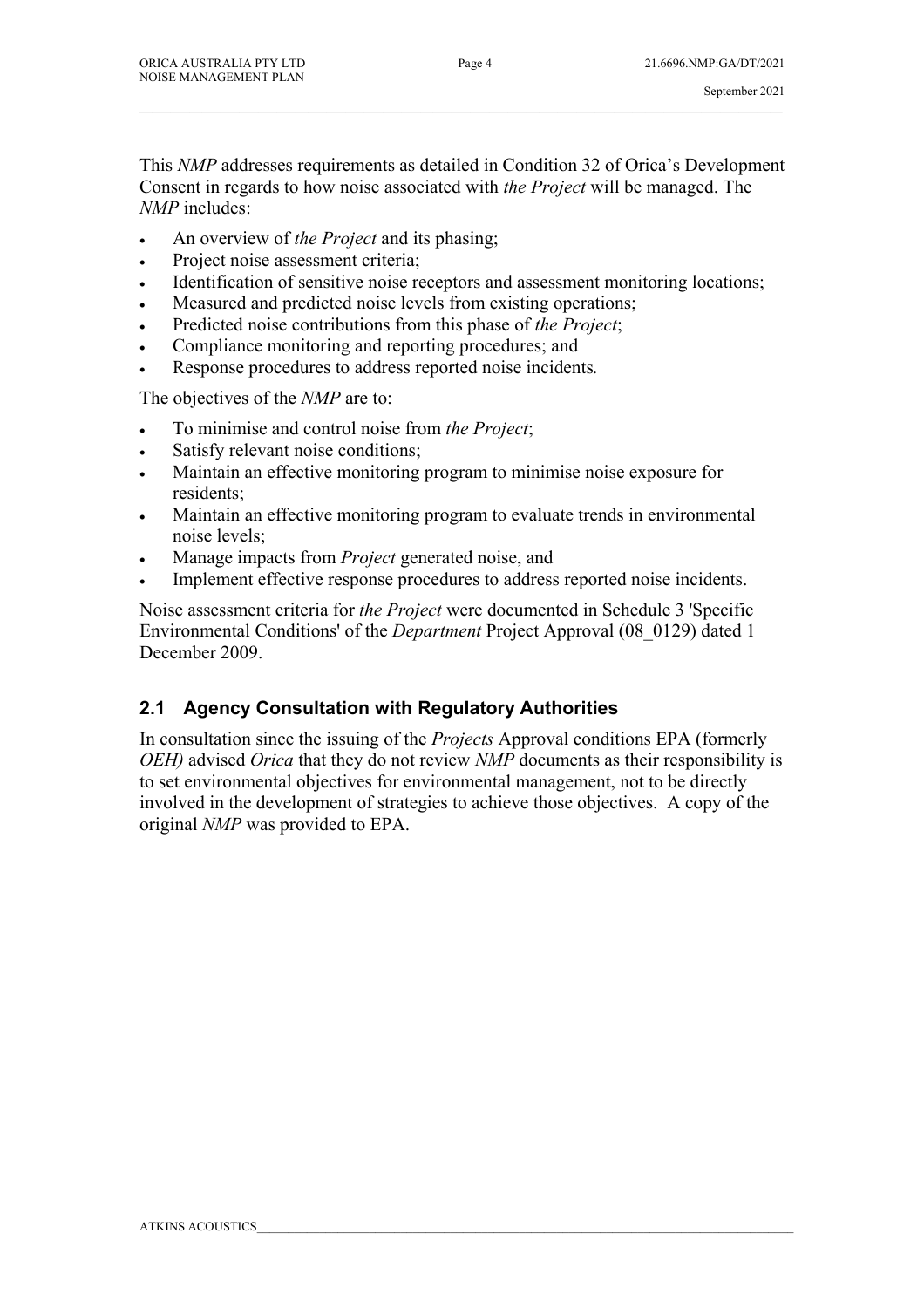# **3. Noise Monitoring**

The *Department* recognised that, as a result of weather effects and noise from other industries including extraneous sources, direct noise measurement at Stockton was not reliable for assessing *Orica's* noise compliance status. To provide a more reliable means of determining noise emissions generated directly from the *Orica* facility, it was proposed that a noise model be developed to assess the contribution of site noise emissions at Stockton.

For the purposes of the undertaking compliance noise monitoring, six reference locations were selected, comprising of three noise monitoring locations at Stockton and three noise monitoring location on Kooragang Island *(Figure 2)*.). The Stockton locations on the western side of the peninsular were selected to represent residential properties most likely to be exposed to noise from *the Project.* In contrast noise monitoring undertaken closer to the Orica facility, located on Kooragang Island, was likely to be less influenced by surrounding industrial noise sources, extraneous noise and variable weather effects, and more accurately represent noise directly attributable to the site operations.

In addition to the selection criteria outlined above, noise monitoring locations on Kooragang Island and Stockton have been selected to ensure reliable, ongoing site access for future noise monitoring events. The monitoring locations are identified below and shown on *Figure 1.*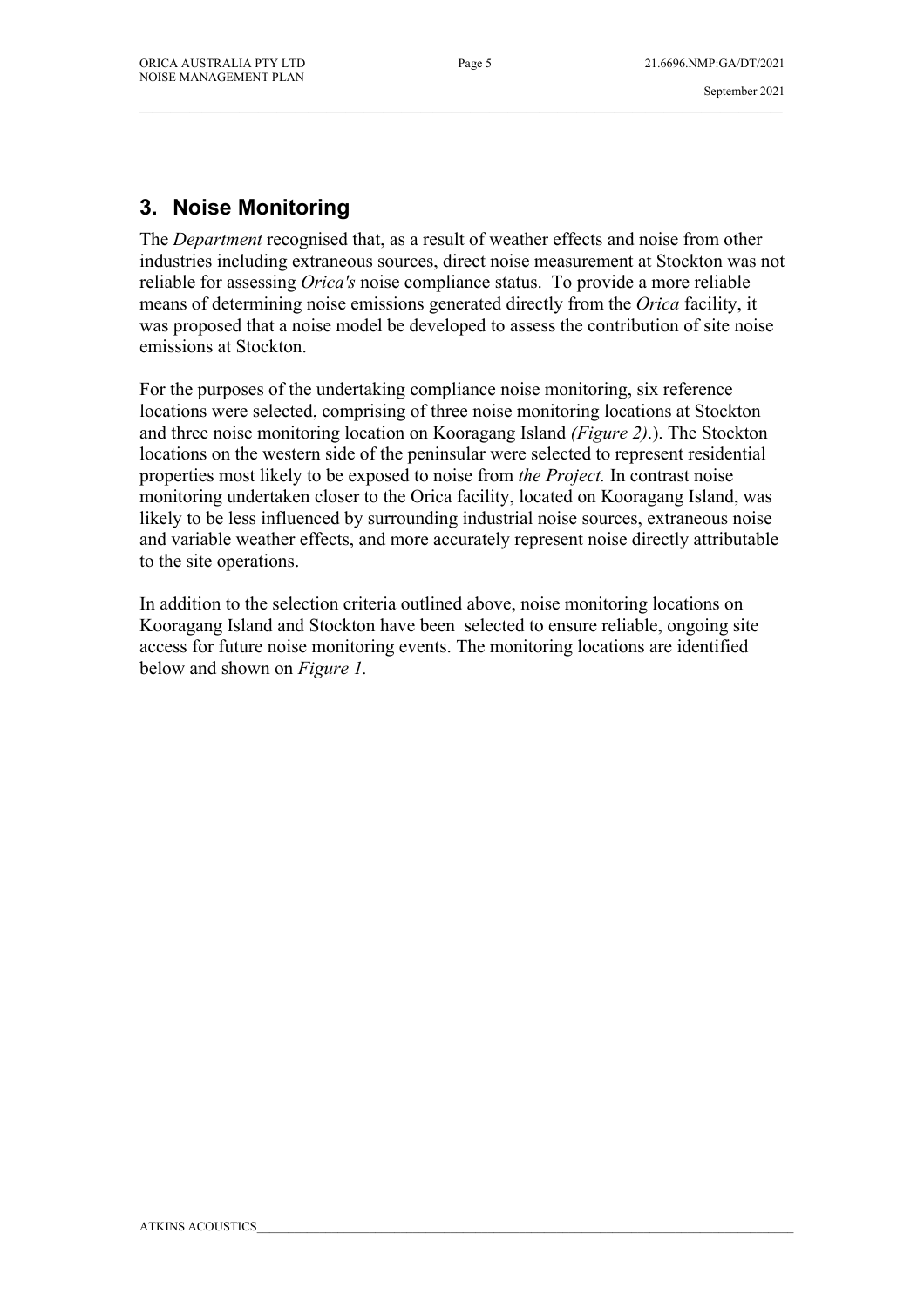

#### **Figure 1- Compliance Noise Monitoring Locations**

- R1 284 Fullerton Street, Stockton.
- R2 218 Fullerton Street, Stockton.
- R3 184 Fullerton Street, Stockton.
- R4 Roadside (south) opposite Ammonium Nitrate Area
- R5 Riverside (central) opposite Administration Building.
- R6 Roadside (north) north of Ammonia Plant.

For the purpose of noise compliance monitoring at Stockton, unmanned noise monitoring is undertaken on the properties between the street boundaries and the building facades; attended monitoring is conducted at the street frontage to represent property boundaries.

\_\_\_\_\_\_\_\_\_\_\_\_\_\_\_\_\_\_\_\_\_\_\_\_\_\_\_\_\_\_\_\_\_\_\_\_\_\_\_\_\_\_\_\_\_\_\_\_\_\_\_\_\_\_\_\_\_\_\_\_\_\_\_\_\_\_\_\_\_\_\_\_\_\_\_\_\_\_\_\_\_\_\_\_\_\_\_\_\_\_\_\_\_\_\_\_\_\_\_\_\_\_\_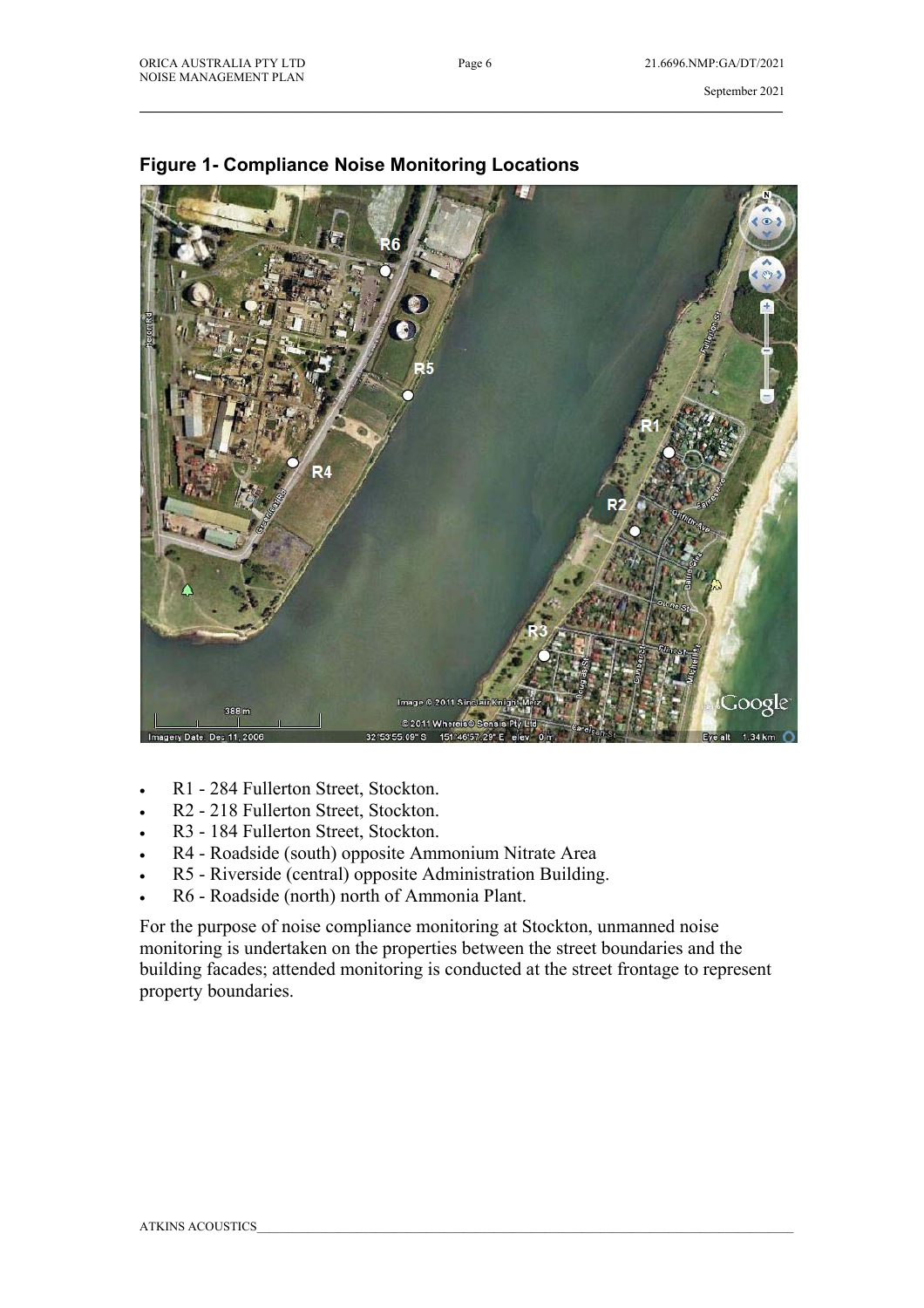#### September 2021

# **4. Determination of Project Noise Criteria**

To minimise the effects from other noise sources and meteorological conditions, attended audits were undertaken at night between 10.00pm and midnight in accordance with the requirements of the *NSW EPA Noise Policy for Industry (NPfI) (2017)*. Night-time noise measurements reported for the three Kooragang Island monitoring locations for the existing operations confirmed that there is minimal influence or effect from both other industrial sources and the prevailing meteorological conditions.

Attended and unattended measurements at the Reference Monitoring locations on Kooragang Island has shown that there is minimal variation between the  $L_{A90}$  and  $L_{Aeq}$ levels, and that the existing noise from Orica would be described as "steady state". As described in Section 5 above, the use of a noise model plus verification monitoring at three locations on Kooragang Island was selected to assess compliance with the Project Approval Conditions.

Measurements have shown that the  $L_{A90}$  or  $L_{Aeq}$  descriptors are reliable for assessing noise from *Orica;* noise trends and status with the Project Approval Conditions.

In Table 6 of the "Noise Verification Assessment Report" the noise results for existing operations, as determined from the three monitoring sites located on Kooragang Island (R4-R6) were determined.

As a result of changes to monitoring location access and instrumentation security nit was necessary to move locations R4 and R6 to the Orica onsite boundaries. As a consequence the baseline noise assessment level for R4 of 62dBA has not changed. For monitoring location R6 the baseline noise assessment level increased 56dBA to 62dBA.

The revised baseline RBL's and  $L_{A90}$  levels reported for Kooragang Island and Stockton and adopted for assessing future noise trends are summarised in *Table 2* and *Table 3*.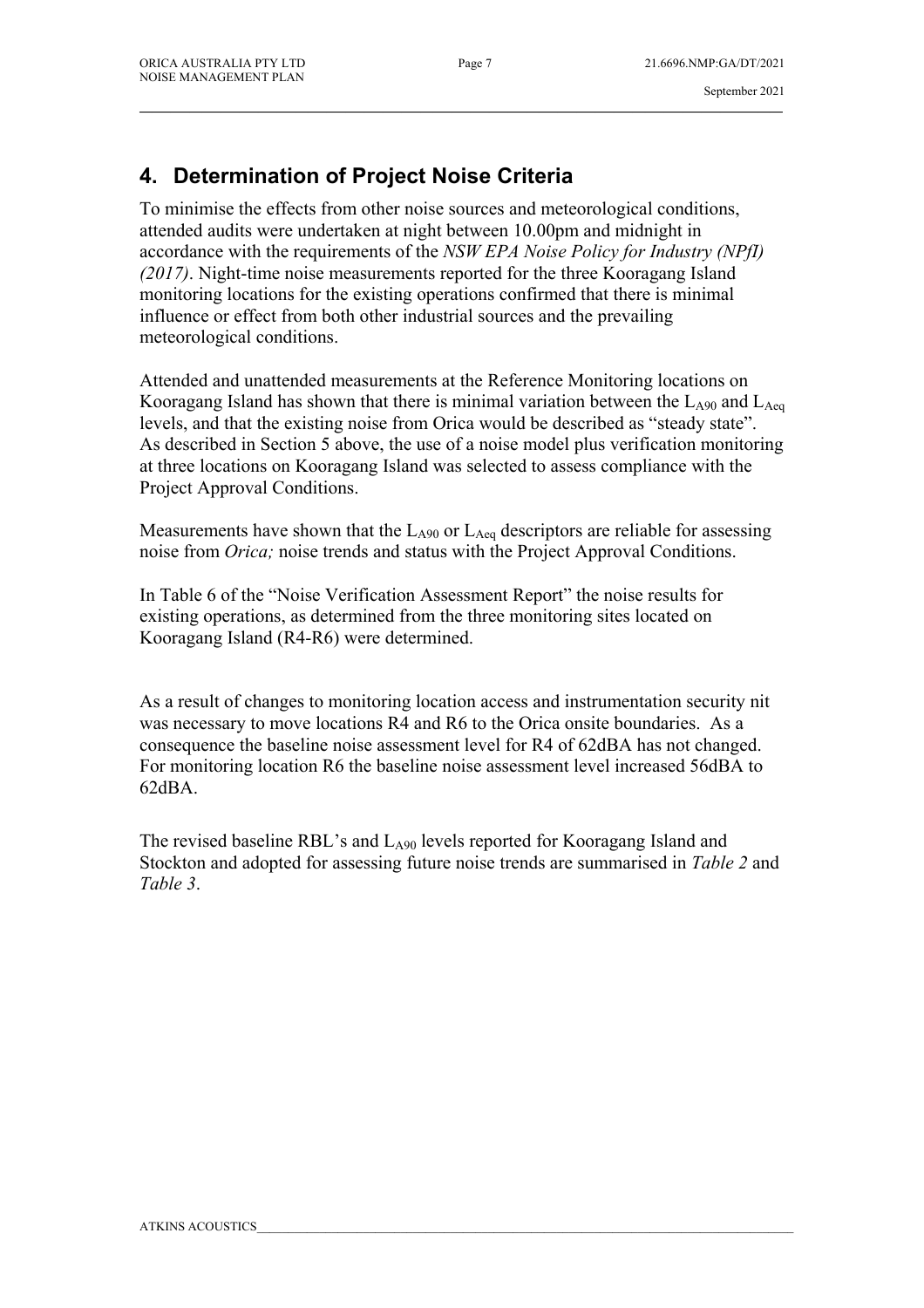| <b>Reference</b><br><b>Measurement</b><br><b>Location</b> | <b>Baseline</b><br><b>Rating</b><br><b>Background</b> | <b>Rating Background Noise</b><br><b>Level Trends</b> |                             |  |
|-----------------------------------------------------------|-------------------------------------------------------|-------------------------------------------------------|-----------------------------|--|
|                                                           | <b>Assessment</b><br><b>Levels</b><br><b>RBL</b>      | <b>Median</b><br>Range<br><b>RBL</b>                  | <b>Median</b><br><b>RBL</b> |  |
| $R4 - Orica Onsite (South)$                               | 62                                                    | 55.6 to 63.0                                          | 59.4                        |  |
| R5 - Riverside (Central)                                  | 57                                                    | 49.3 to 60.7                                          | 55.8                        |  |
| R6 - Orica Onsite (North)                                 | 62                                                    | 60.1 to 65.4                                          | 62.7                        |  |

#### **Table 2. Revised Baseline Nighttime Noise Measurements for Kooragang Island.**

\_\_\_\_\_\_\_\_\_\_\_\_\_\_\_\_\_\_\_\_\_\_\_\_\_\_\_\_\_\_\_\_\_\_\_\_\_\_\_\_\_\_\_\_\_\_\_\_\_\_\_\_\_\_\_\_\_\_\_\_\_\_\_\_\_\_\_\_\_\_\_\_\_\_\_\_\_\_\_\_\_\_\_\_\_\_\_\_\_\_\_\_\_\_\_\_\_\_\_\_\_\_\_

#### **Table 3. Nighttime Background Noise Measurements for Stockton.**

| <b>Reference</b><br><b>Monitoring</b> | <b>Ambient Background LA90 Sound</b><br><b>Pressure Levels</b> |                |                |  |  |  |
|---------------------------------------|----------------------------------------------------------------|----------------|----------------|--|--|--|
| <b>Locations</b>                      | R <sub>1</sub>                                                 | R <sub>2</sub> | R <sub>3</sub> |  |  |  |
|                                       | February - March 2010                                          |                |                |  |  |  |
| Median                                | 48.0                                                           | 49.0           | 46.0           |  |  |  |
| Max                                   | 57.4                                                           | 55.6           | 53.1           |  |  |  |
| Min                                   | 38.7                                                           | 38.6           | 37.0           |  |  |  |
| <b>June 2010</b>                      |                                                                |                |                |  |  |  |
| Median                                | 51.0                                                           | 51.0           | 53.0           |  |  |  |
| Max                                   | 58.6                                                           | 56.3           | 57.8           |  |  |  |
| Min                                   | 41.0                                                           | 47.5           | 36.8           |  |  |  |
| September - October 2010              |                                                                |                |                |  |  |  |
| Median                                | 48.0                                                           | 48.0           | 45.0           |  |  |  |
| Max                                   | 50.8                                                           | 51.8           | 53.3           |  |  |  |
| Min                                   | 39.4                                                           | 41.8           | 39.3           |  |  |  |
| February 2011                         |                                                                |                |                |  |  |  |
| Median                                |                                                                | 50.0           | 48.0           |  |  |  |
| Max                                   |                                                                | 58             | 58.7           |  |  |  |
| Min                                   |                                                                | 42             | 40.4           |  |  |  |

Referring to the *Departments* Development Conditions for assessing noise trends and compliance status, operational noise resulting from *the Project* should be at least 10dBA below levels from *Orica's* existing plant. For compliance purposes *Table* 4 presents the measured/predicted noise criteria for *the Project* for monitoring sites R4- R6 located on Kooragang Island*.*

#### **Table 4. Project Noise Criteria**

| <b>Location</b> | <b>Project Noise</b><br>Criteria<br><b>RBL</b> |  |  |
|-----------------|------------------------------------------------|--|--|
| R4              | 52                                             |  |  |
| R5              |                                                |  |  |
| R6              |                                                |  |  |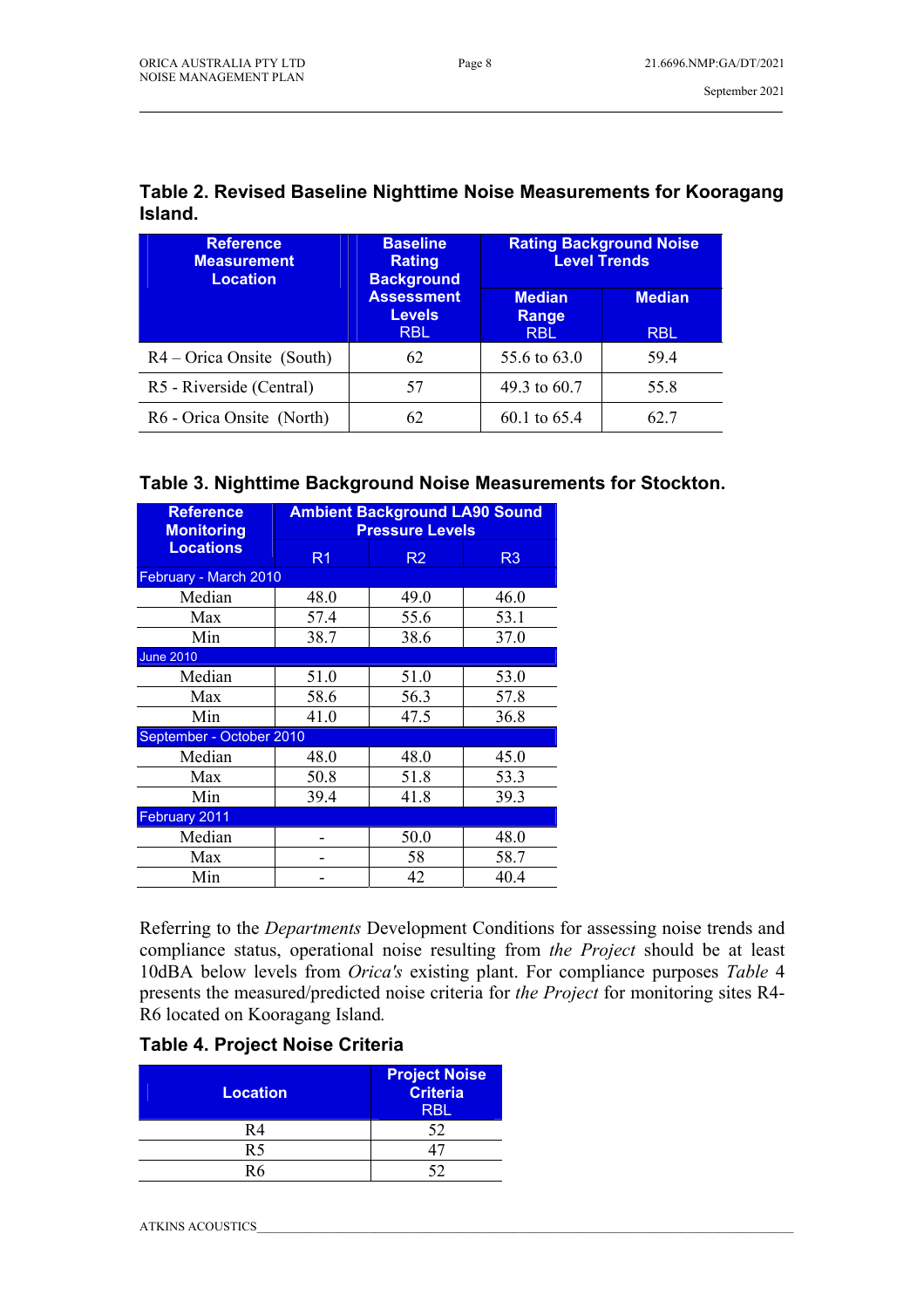# **5. Noise Management Strategy**

## **5.1. Noise Assessment**

Noise modelling for *the Project* is reported in the *Atkins Acoustics* report titled *'Orica Australia Pty Ltd. Kooragang Island. Noise Impact Assessment. Numbered 39.6357R1:GACD03, Rev 03 dated February 2009'.* 

The modelling (Atkins Acoustics Feb '09) undertaken specifically for Phase 1 of *the Project* predicted that noise would satisfy the noise criteria, as levels would be 10dBA below the existing noise levels emitted by *Orica. Table 5* below presents a summary of noise levels predicted from the noise modelling for the existing plant and for Phase 1 of *the Project* for the Stockton reference locations.

## **Table 5. Predicted Existing and Projected Noise Contributions (Phase 1)**

| <b>Assessment Location</b>    | <b>Predicted Sound Pressure Levels</b><br>LAeq, 15min |                                        |  |
|-------------------------------|-------------------------------------------------------|----------------------------------------|--|
|                               | <b>Existing Ammonia</b><br><b>Plant</b>               | <b>Uprated Ammonia</b><br><b>Plant</b> |  |
| <b>Assessment Location R1</b> | 50                                                    |                                        |  |
| <b>Assessment Location R2</b> | 53                                                    |                                        |  |
| <b>Assessment Location R3</b> |                                                       |                                        |  |

#### **5.2. Noise Management**

*Orica* is committed to the ongoing management of noise from the existing plant and *the Project*. In accordance with this commitment specific activities and controls that will be implemented to manage noise from site activities, include:

- monitor noise in accordance with the *NMP;*
- ensure that all equipment used onsite is effectively maintained; and
- identify and manage modifications to plant and equipment that could potentially increase noise from the site (short term and long term).

## **5.3. Noise Reduction Management**

Site investigation and ranking of *Orica's* sources contributing to environmental noise identified the following sources and noise control options for consideration in a site Noise Control Plan (NCP) that was submitted to the EPA. *Orica* has since implemented the following noise reduction activities:

- Designed and manufactured of an acoustic enclosure for the No. 2 Nitric Acid Plant Process air compressor;
- Designed an acoustic treatment for the No. 1 Nitric Acid Plant Compressor Building;
- Designed and installed an acoustic treated building for the new Ammonia Plant Process air compressor;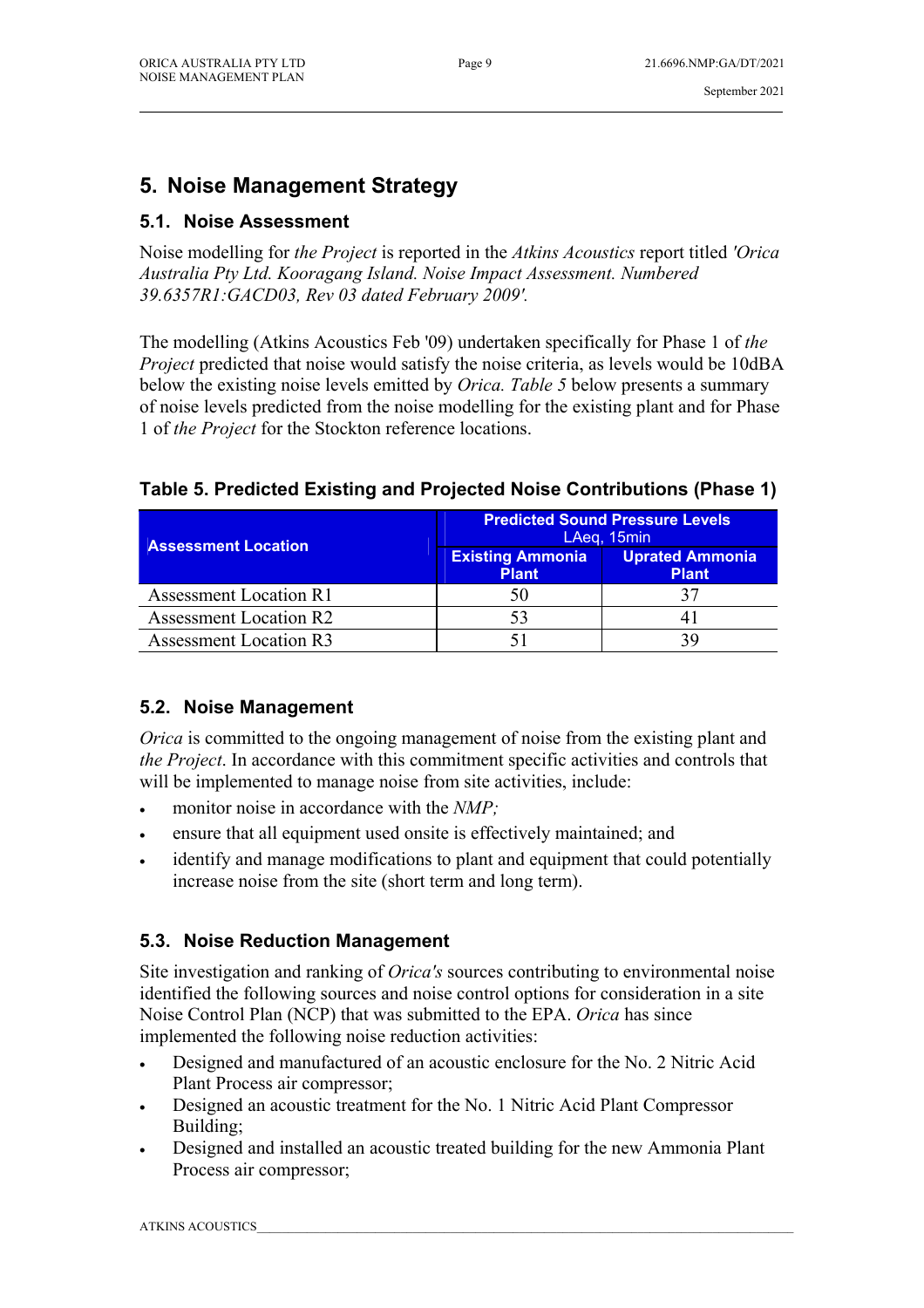- Designed and installed a new converter quench valve station to reduce high frequency valve/pipe noise on the Ammonia Plant; and
- Decommissioned two Ammonia Process Air Compressors (101J and 102J).
- Installation of an acoustic enclosure on the No. 2 Nitric Acid Plant Process Air Compressor;
- Installation of the acoustic treatment measures for the No. 1 Nitric Acid Plant Compressor Building;
- Manage venting of surplus low pressure steam on the Ammonia Plant;
- Verification of noise levels from Phase 1 of *the Project* and the existing plant;
- Reassessment of contributors to plant noise emissions and development of action plans to address key contributors

*Orica* is committed to the control of environmental noise emissions and investigations to assess the feasibility and reasonableness of treatments available to minimise noise impacts*.* 

## **5.4. Managing Short-term Noise Exceedances**

In addition to controlling normal operational noise, managing noise at the source may be required from time to time to address short-term exceedances of the Approval Consent Conditions. These situations may include:

- commissioning of plant and equipment, and
- safety related testing of equipment and emergency systems such as valves
- abnormal operations due to unscheduled plant and equipment breakdowns or maintenance requirements.

During these situations noise mitigation strategies are often impractical and not feasible. In these situations, the *Senior Specialist - Environment will* be informed of the likely noise risk and procedures to minimise noise exposure for Stockton residents will be undertaken.

In addition, if the *Senior Specialist - Environment* is satisfied that the short-term noise is likely to give rise to impacts, communications will be undertaken with potentially affected residents.

## **5.5. Managing Noise Impacts**

Annual noise monitoring, as detailed in Section 6 is undertaken to assess compliance of *the Project* with the Project Approval requirements. If the measurement and assessment of noise levels at R4, R5 and R6 identifies that the Baseline noise levels, as detailed in *Table 1*, are consistently being exceeded then *Orica* will update the site noise model to identify the contributing sources and identify options to reduce the noise levels. Any identified measures would be incorporated into noise reduction projects.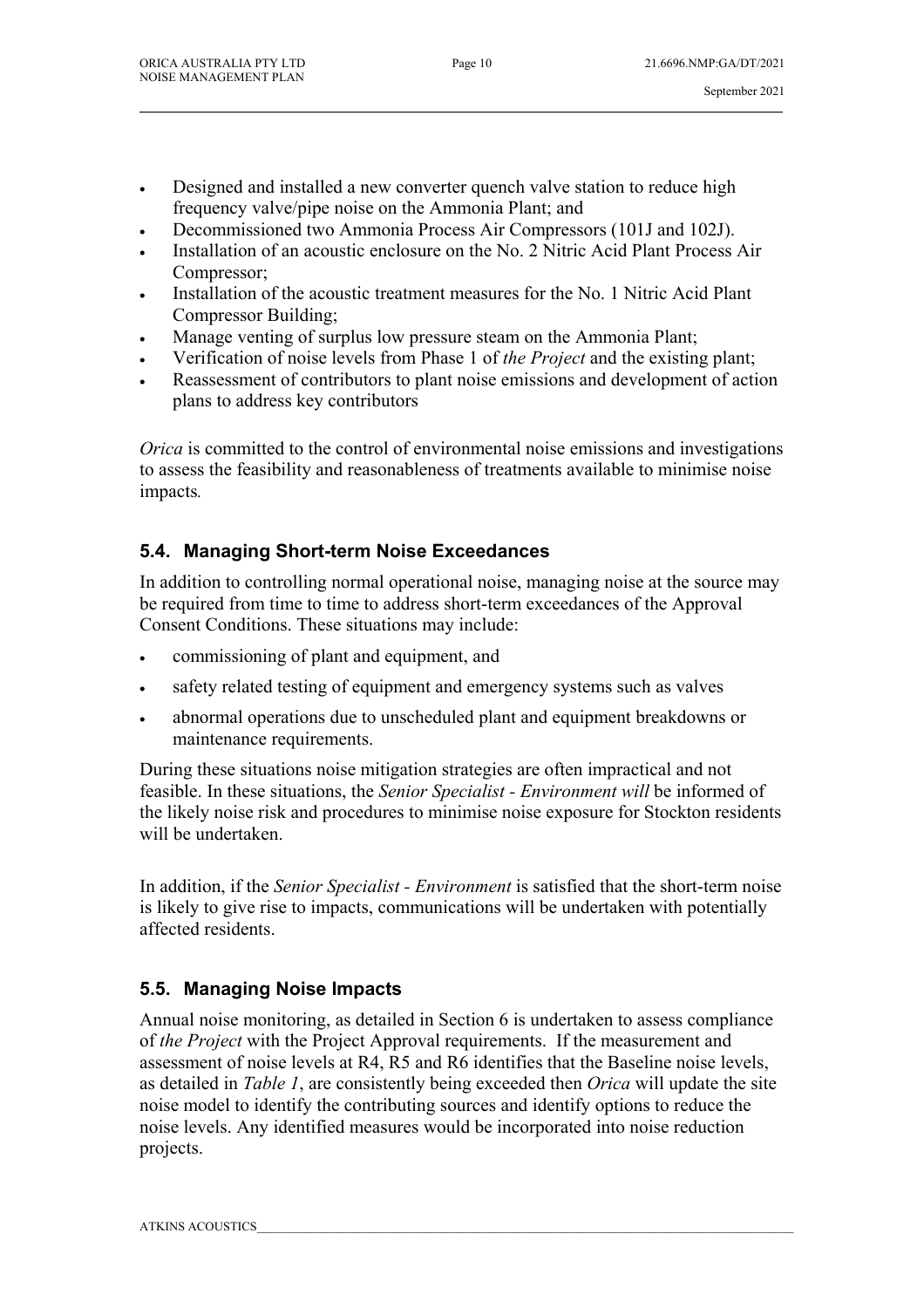## **6. Noise Monitoring and Review**

The Noise Monitoring Program *(NMP)* has been prepared to assess compliance status with the Project Approval Noise Conditions i.e. to assess compliance of the *Project* with the CoA, that noise levels from the *Project* be 10dB(A) less than the Baseline levels.

Demonstration of compliance with the *Project* noise criteria will be difficult to confirm by monitoring alone due to the variability of the background noise levels. Therefore, to assess compliance with the *Project* noise criteria it is proposed to undertake the following:

- Updating of the site noise model following the commencement of operation of the *Project* to determine the contribution of the *Project* plant and equipment to the predicted noise contributions at Kooragang Island and Stockton reference monitoring locations.
- Unattended and attended monitoring at the reference locations to assess long term changes in the noise levels at the locations to assess long term trends in noise emissions

#### **6.1. Noise Model Updating**

The site noise model, as detailed in the *Kooragang Island Noise Assessment (Report Number 39.6357.R1:GACD03 Rev 3, Atkins Acoustics, 2009)* is updated following the commencement of operation of each phase of the *Project* to determine the contribution of the plant and equipment associated with the *Project*. The updating of the noise model, which has been developed in the program *Environmental Noise Model*, will involve near field onsite measurement of the noise emissions from *Project* related plant and equipment.

Ongoing compliance of the *Project* with the Project Approval noise requirement is assessed against the Existing Facility noise levels detailed in Table 6 at the completion of the relevant phase.

#### **6.2. Noise Audits**

Attended and unattended monitoring is undertaken at both Kooragang Island and Stockton to validate the findings of the noise model updating. The monitoring is used to assess long-term trends in the site noise profile.

## **6.2.1. Frequency of Noise Audits**

Attended monitoring is undertaken at the current residential reference locations identified as R1, R2 and R3 (R1 - 284 Fullerton Street, Stockton, R2 - 218 Fullerton Street, Stockton, R3 – 184 Fullerton Street, Stockton) and on Kooragang Island at R4, R5 and R6. The monitoring is undertaken annually.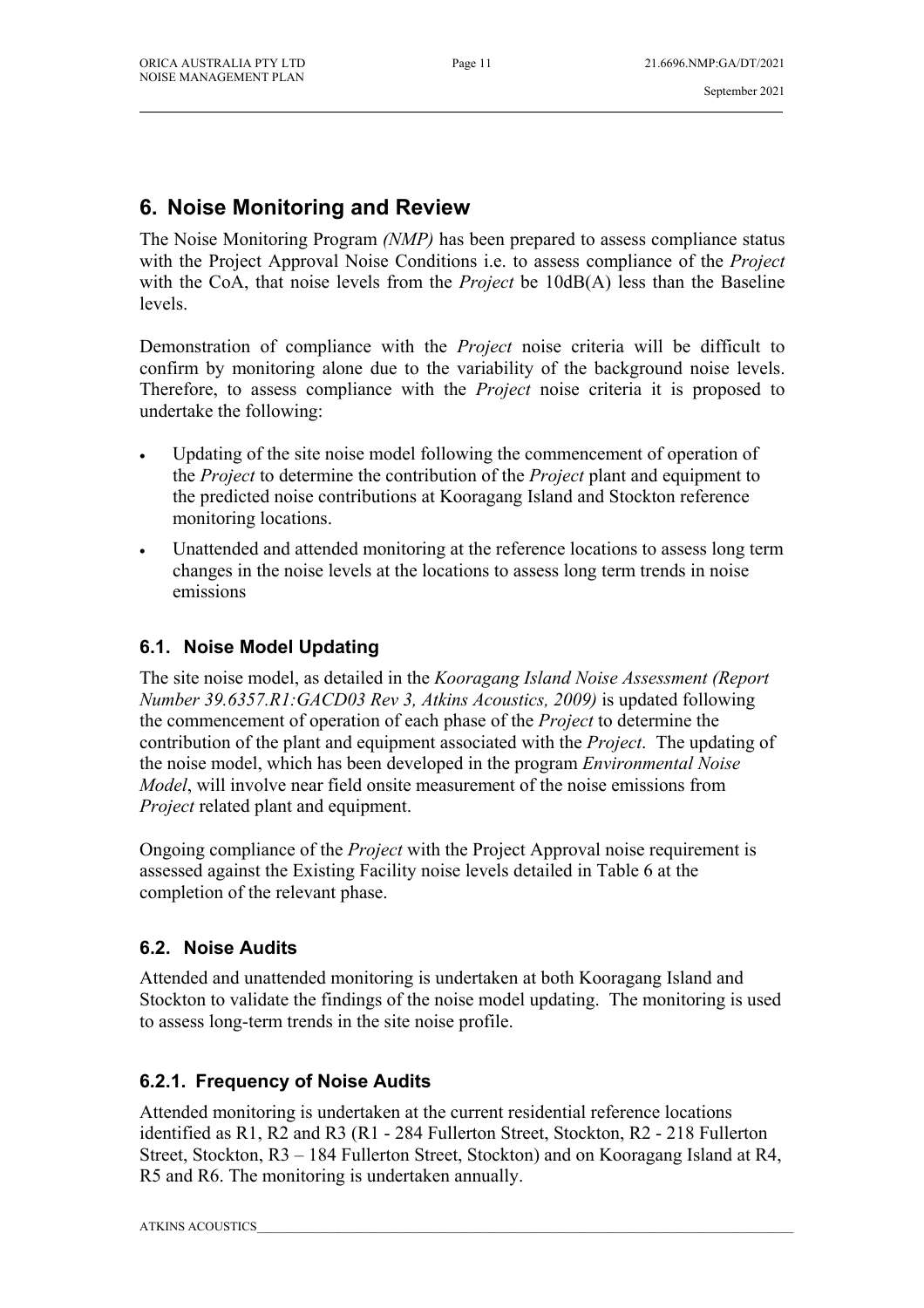#### **6.2.2. Noise Audits Conditions**

Noise audits using attended noise monitoring are undertaken during the night-time period (10.00pm and 7.00am) in accordance with the Noise Policy for Industry (NPfI). Noise measurements at each assessment location are undertaken over a fifteen (15) minute period. The measurement results reported include the  $L_{Amax}$ ,  $L_{A1}$ ,  $L_{A10}$ ,  $L_{A50}$ ,  $L_{Aea}$ , and  $L_{A90}$  levels.

When direct measurement is not feasible to verify *the Project* noise contributions, modelling is undertaken to confirm the contribution. The measured or calculated noise contributed level will be assessed against the Project Approval criteria of 10dB(A) less than the Baseline levels.

During or following the attended noise monitoring, contact will be made with the relevant *Orica* nominated Plant Managers to confirm the status of operating plants and will be reported in the audit reports.

### **6.2.3. Noise Measurement Procedures**

Noise measurements will be undertaken and assessed in accordance with the Australian Standards AS1055-1997 '*'Acoustics - Description and Measurement of Environmental Noise'* and the EPA, Noise Policy for Industry (2017) (NPfI)*.* 

## **6.2.4. Noise Measurement Instrumentation**

Noise measurements for assessing the compliance status will be undertaken with instrumentation calibrated by a NATA Certified Laboratory. Instrumentation calibration levels will be checked with a portable calibrator before and after the audit measurements to verify that any variation in calibration levels does not exceed  $\pm 0.5$ dB. Copies of the meter calibration certificates will be attached to the compliance noise audit report.

## **6.2.5. Meteorological Conditions**

Meteorological conditions during the measurements will be determined from *Orica's*  onsite weather station installed in accordance with the relevant Australian Standards for a licensed monitoring point. The reported parameters will include wind speed, wind direction, temperature, humidity and rainfall.

In the event the *Orica* weather station data is not available, data from the Port Waratah Coal Services *(PWCS)* Kooragang Island Coal Terminal *(KCT)* or suitable alternative meteorological station will be used.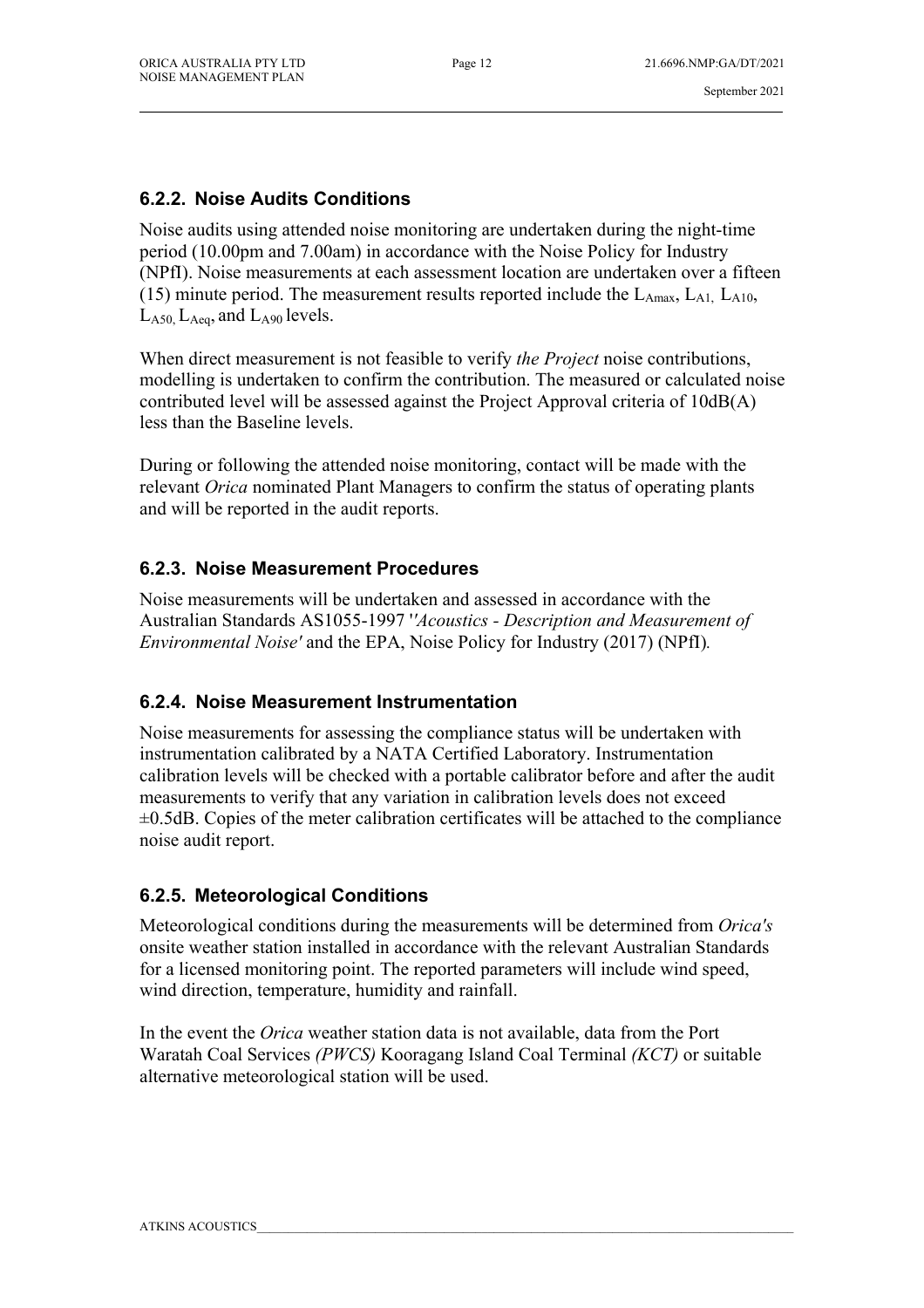### **6.2.6. Site Operating Conditions**

To assist with the identification of site operating conditions during attended noise audits, the relevant Orica Shift *Team Leaders* telephone contact details will be provided to the person(s) undertaking the audit. Site operating conditions will be established for the period during the site audit and reported in the noise compliance report.

### **6.3. Assessing Non-Compliance's**

Referring to *INP* assessment guidelines, a development is deemed to be noncompliant with a noise consent or licence condition, if the noise contribution is more than 2dB above the limit specified in the consent or licence condition. The *INP*  guideline will be referred to for assessing noise compliance status with the criteria that the contribution of the new plant and equipment must be 10dB(A) less than the baseline levels.

### **6.4. Community Noise Related Inquiries**

The *Orica* community incident reporting and inquiry telephone number, which is manned 24 hours per day, 7 days per week is 1800 789 044.

The procedure *Community Complaint Response Procedure (KIW0811/OEL1956969).*  details the site response in the event of a complaint. This includes contacting plant operating personnel as well as a member of the site Environment Team to ensure that the appropriate response is implemented. Records of community complaints are maintained in the Orica SHES Incident Management System (Enablon) and reported in the site annual license return and compliance report.

## **6.5. Review of Incident Reports**

As part of the quarterly noise audit and reporting, inquires will be made with the *Senior Specialist - Environment* **or** representative to evaluate reported noise incidents and actions undertaken to investigate and address the reported incidents. Incident action and investigative measures are to be undertaken as per guidelines detailed in the *Community Complaint Response Procedure (KIW0811/OEL1956969).* Details of the nature of the incident, including the date, time, nature of the incident and *Orica's*  responses are reported in the noise audit report.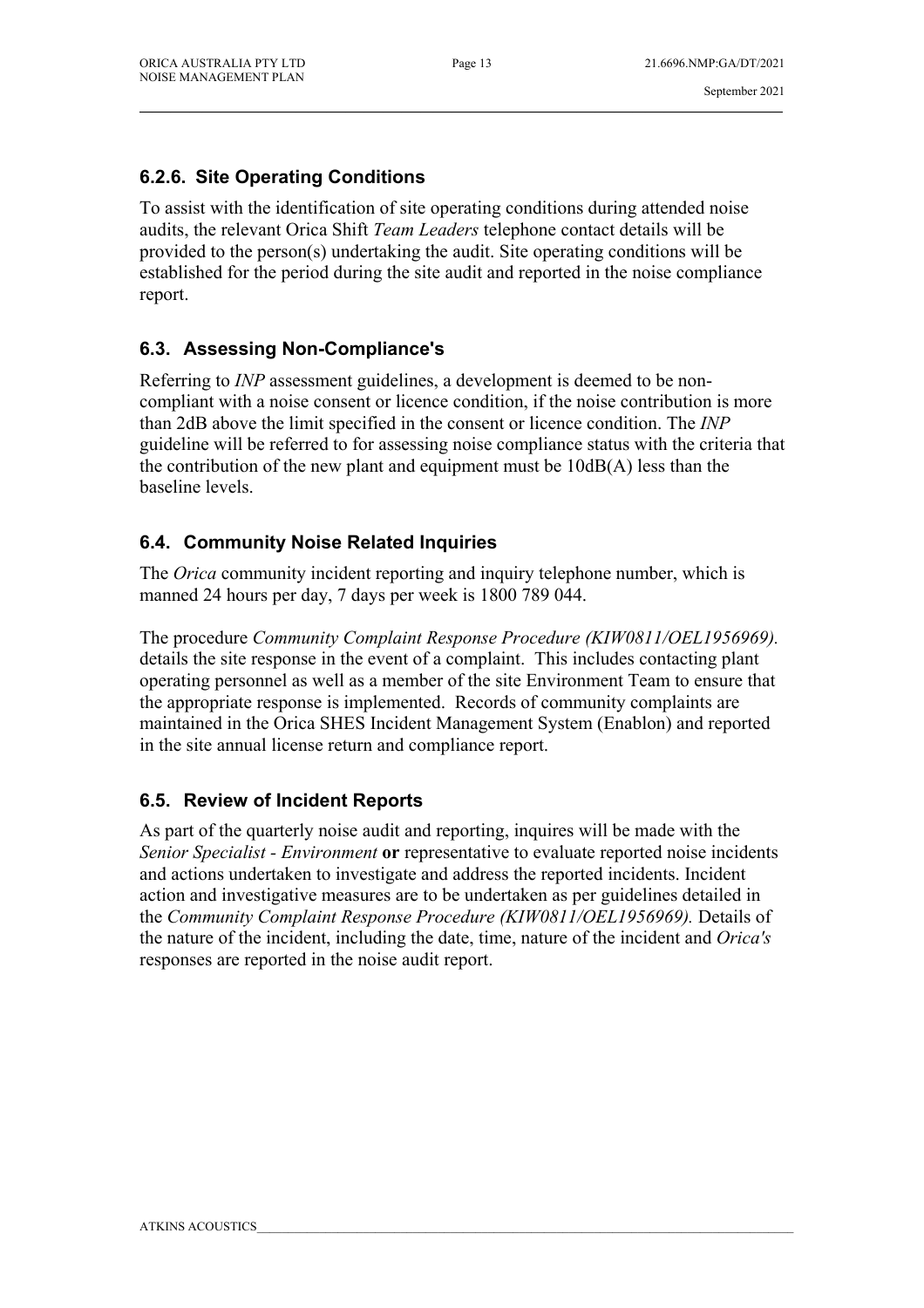# **7. Roles and Responsibilities**

Specific responsibilities for the operation plant and site under this *NMP* include:

### **Orica Site Manager**

Provide direction for environmental management in accordance with *Orica*  Environmental Policy;

#### **Kooragang Island Senior Specialist - Environment or Delegate**

- Ensure that the *NMP* is relevant for current site activities;
- Co-ordinate scheduled noise monitoring and investigate reported noise incidents in accordance with the *NMP;*
- Maintain protocols for evaluating compliance with relevant noise criteria;
- Maintain procedures for investigating and reporting incidents, including those related to noise;
- Maintain protocols to investigate and evaluate the effectiveness of installed noise mitigation;
- Liaise with local landowners as required and follow-up reported noise incidents;
- Undertake periodic reviews of the effectiveness of the *NMP;*
- Co-ordinate investigations to maintain and evaluate feasible and reasonable options to control and reduce noise from *Orica*;

## **Operational Site Shift Team Leaders**

- Record noise incidents in Orica's Safety, Health and Environmental Records Management (Enablon) system;
- Assist with preliminary investigations to assess reported noise incidents; and
- Assist the Senior Specialist Environment to investigate reported noise incidents where required.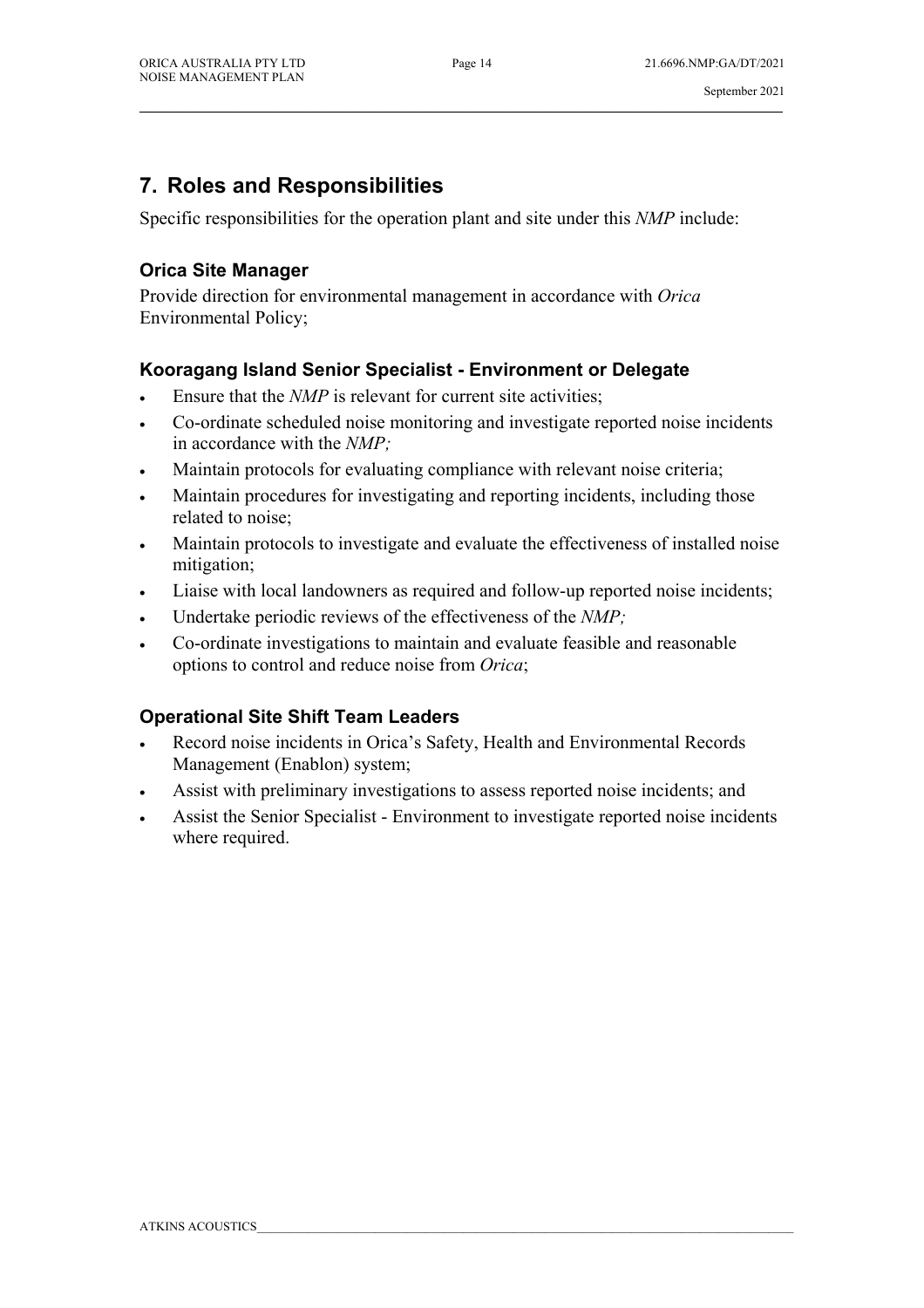# **8. Reporting and Review**

The results and findings of all scheduled noise monitoring and incident investigations will be reported in the audit reports and/or incident reports, and documented in the Annual Environmental Management Report.

## **8.1. Reporting of Attended Noise Monitoring Results**

The attended noise audit reports will include the following:

- dates and time of the audit.
- details and qualifications of person(s) who conducted the audit.
- a map identifying noise measurement locations.
- details of meteorological conditions.
- confirmation of site operating conditions.
- measured LAmax, 15min, LA1, 15min, LA10, 15min, LA50, 15min, LA90, 15min and LAeq, 15min levels.
- measured/calculated LAeq, 15min contribution from plant associated with *the Project*.
- description of noise sources identified during the audit.
- verification of noise compliance/non-compliance status, and
- summary of noise incidents reported at *Orica* for the period following the previous report.

## **8.2. Reporting Noise Complaints**

Noise complaints are managed in accordance with Orica's *Community Complaint Response Procedure (KIW0811/OEL1956969).* This procedure includes the requirements for the recording of the complaint, the complainant's details, notification of plant and environmental personnel, the outcomes of the investigation and follow-up with the complainant.

The number of complaints received by *Orica* is reported to EPA in the Annual Environmental Return and in the Annual Environmental Management Report that is submitted to the *Department*.

## **8.3. Reporting Non-Compliance's**

In the event of an exceedance of *the Project* Consent Conditions, the *Senior Specialist - Environment* will initiate further investigation into the cause of the exceedence and the requirements for noise control actions, with the information recorded in Enablon, the incident management and investigation database.

The Site and Plant Managers shall be advised of the exceedence.

Any exceedances will be reported and summarised on annual basis in the Annual Environmental Management Report.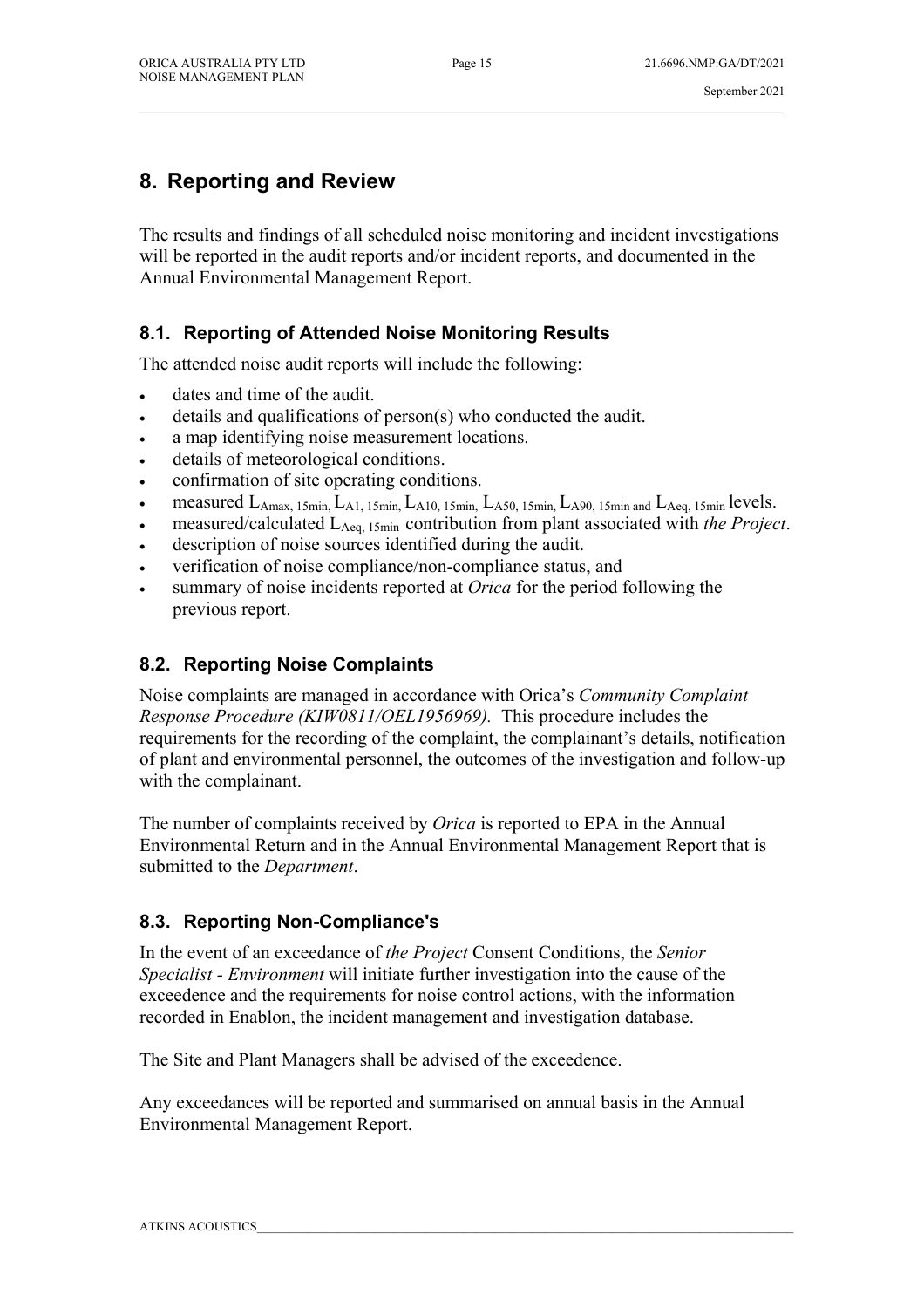#### **8.4. Review**

The *NMP* will be reviewed periodically or as directed by the Secretary of the *Department.* The review will reflect changes to site operating conditions and assessment guidelines.

As required or directed by the Secretary of the *Department,* the *NMP* will be updated and actions undertaken to improve the effectiveness of monitoring and follow-up investigations and management practices.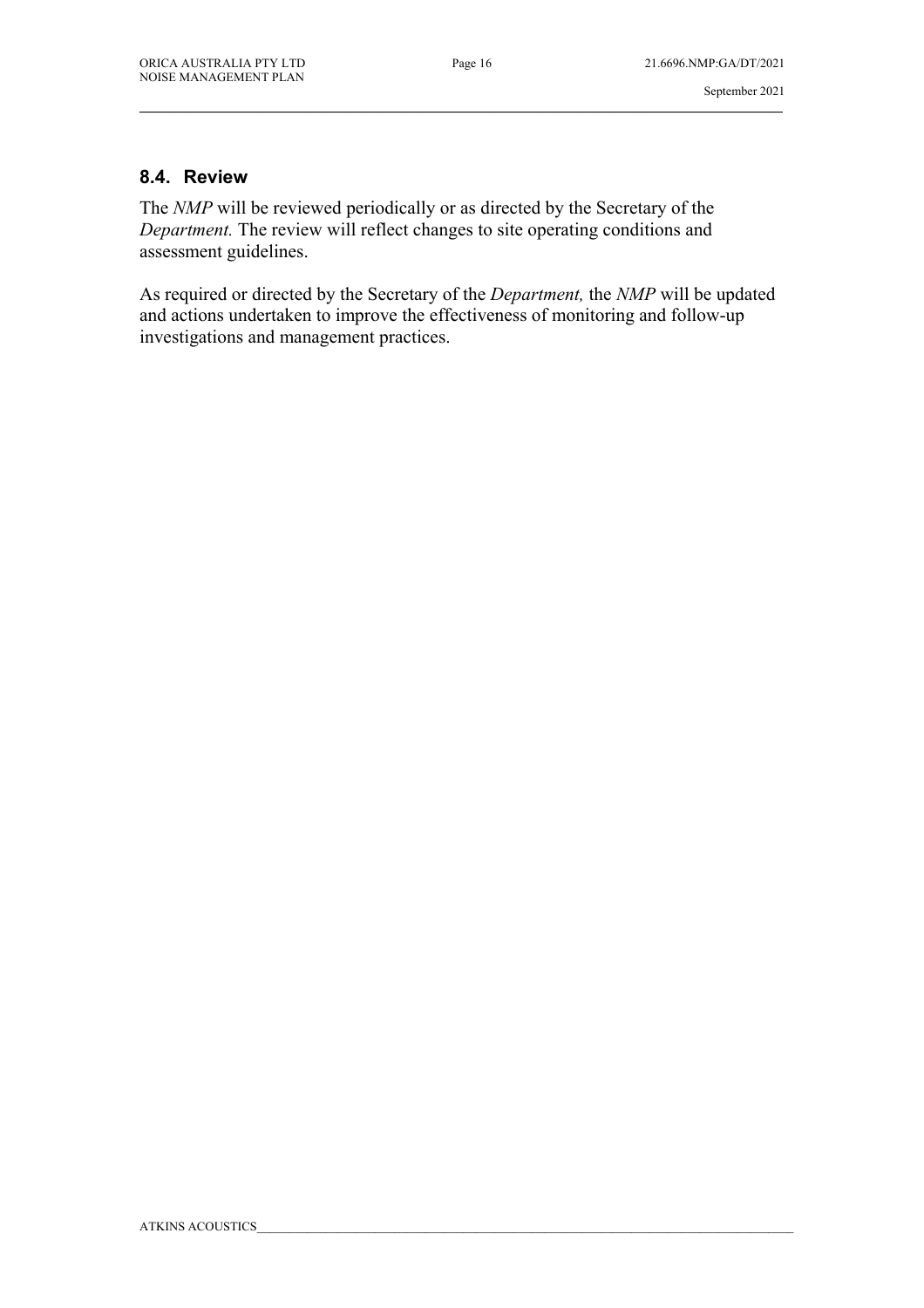## **Appendix A - Project Staging Plan (18 July 2021)**

| <b>Phase</b>                | <b>Stage</b>   | <b>Description of Work</b>                                                                                                                                                                                                                                                                                                                                           | <b>Sub-Stage</b>                                                                                                                                                                                                                          | <b>Approval Status</b>                                                                                                                                                                                                                                                                                                           | <b>Istimated Construction</b><br><b>Timing</b> |  |
|-----------------------------|----------------|----------------------------------------------------------------------------------------------------------------------------------------------------------------------------------------------------------------------------------------------------------------------------------------------------------------------------------------------------------------------|-------------------------------------------------------------------------------------------------------------------------------------------------------------------------------------------------------------------------------------------|----------------------------------------------------------------------------------------------------------------------------------------------------------------------------------------------------------------------------------------------------------------------------------------------------------------------------------|------------------------------------------------|--|
| <b>Ammonia Plant Uprate</b> |                |                                                                                                                                                                                                                                                                                                                                                                      |                                                                                                                                                                                                                                           |                                                                                                                                                                                                                                                                                                                                  |                                                |  |
|                             | 1a             | Ammonia Plant Expansion - Plant Air Compressor Building<br>Construction of Plant Air Compressor building shell (compressor installed in Stage 1(b)).                                                                                                                                                                                                                 | Completed                                                                                                                                                                                                                                 | Construction Complete and<br>Operational                                                                                                                                                                                                                                                                                         | Completed                                      |  |
|                             | 1 <sub>b</sub> | Ammonia Plant Expansion - Installation/Modification of Plant<br>Installation of new equipment including new compressor, process vessels pipework and instruments in the Ammonia<br>Plant.                                                                                                                                                                            | Completed                                                                                                                                                                                                                                 |                                                                                                                                                                                                                                                                                                                                  |                                                |  |
|                             |                | Proposed Trident Nitrates Expansion Project Construction Scheduling                                                                                                                                                                                                                                                                                                  |                                                                                                                                                                                                                                           |                                                                                                                                                                                                                                                                                                                                  |                                                |  |
| $\mathbf{2}$                | 2a             | OBL 1(a) - Nitrates Infrastructure & ANS Loadout<br>Installation of new site infrastructure including the new site entrances, internal access roads, security and weighbridge<br>facilities, ANS product storage and despatch facilities.                                                                                                                            | Internal access roads and<br>1.<br>minor civil works.<br>2.<br>Site entrances, security<br>offices and weighbridges.<br>Major civil works including<br>3.<br>piling and foundations.<br>New ANS storage vessel<br>4.<br>loading equipment | Approval for Construction<br>granted / construction yet to<br>commence.                                                                                                                                                                                                                                                          | Yet to be determined                           |  |
|                             | 2 <sub>b</sub> | <b>OBL 1(b) - Nitrates Despatch &amp; Support Infrastructure</b><br>Construction of new AN Bag store, AN Despatch facilities and amenities, demolition of existing AN Bag store and<br>despatch, construction of new AN Bulk Store, modification to existing AN bulk store, construction of WANS, construction<br>of new control room and electrical infrastructure. |                                                                                                                                                                                                                                           | Approval to commence<br>construction not yet granted<br>by DoPI.                                                                                                                                                                                                                                                                 | Yet to be determined                           |  |
| 3                           | 3a             | NAP4 - Nitric Acid & AN Solution plants and Support Infrastructure<br>Construction of the NAP4/ ANS Plant and tie-ins<br>Construction of Nitrates support infrastructure including new Nitric Acid Storage, Ammonia Storage, Boiler, Cooling Tower,<br>Demin Plant expansion Instrument Air upgrades, new Ammonia pumps, pipebridges & transfer lines.               |                                                                                                                                                                                                                                           | Approval to commence<br>construction not yet granted<br>by DoPI.                                                                                                                                                                                                                                                                 | Yet to be determined                           |  |
|                             | 3b             | <b>AN3 - AN Prill Plant</b><br>Construction of ANP3 Dry Section plant and tie-ins                                                                                                                                                                                                                                                                                    |                                                                                                                                                                                                                                           | Approval to commence<br>construction not yet granted<br>by DoPI.                                                                                                                                                                                                                                                                 | Yet to be determined                           |  |
|                             |                | Ammonia Management Improvement Program                                                                                                                                                                                                                                                                                                                               |                                                                                                                                                                                                                                           |                                                                                                                                                                                                                                                                                                                                  |                                                |  |
|                             |                | <b>Ammonia Flares</b><br>Construction and operation of three ammonia flares.                                                                                                                                                                                                                                                                                         | 1. Nitrates Plant Flare<br>2.<br>Ammonia Storage Flare<br>Ammonia Plant Flare<br>3.                                                                                                                                                       | Approval to commence<br>construction of the flares<br>was granted on 23 June<br>2015.<br><b>Ammonia Flares</b><br>The nitrates flare became<br>operational during February<br>2016<br>The ammonia storage flare<br>became operational during<br>April 2016.<br>The ammonia plant flare<br>was commissioned during<br>April 2017. | Completed                                      |  |